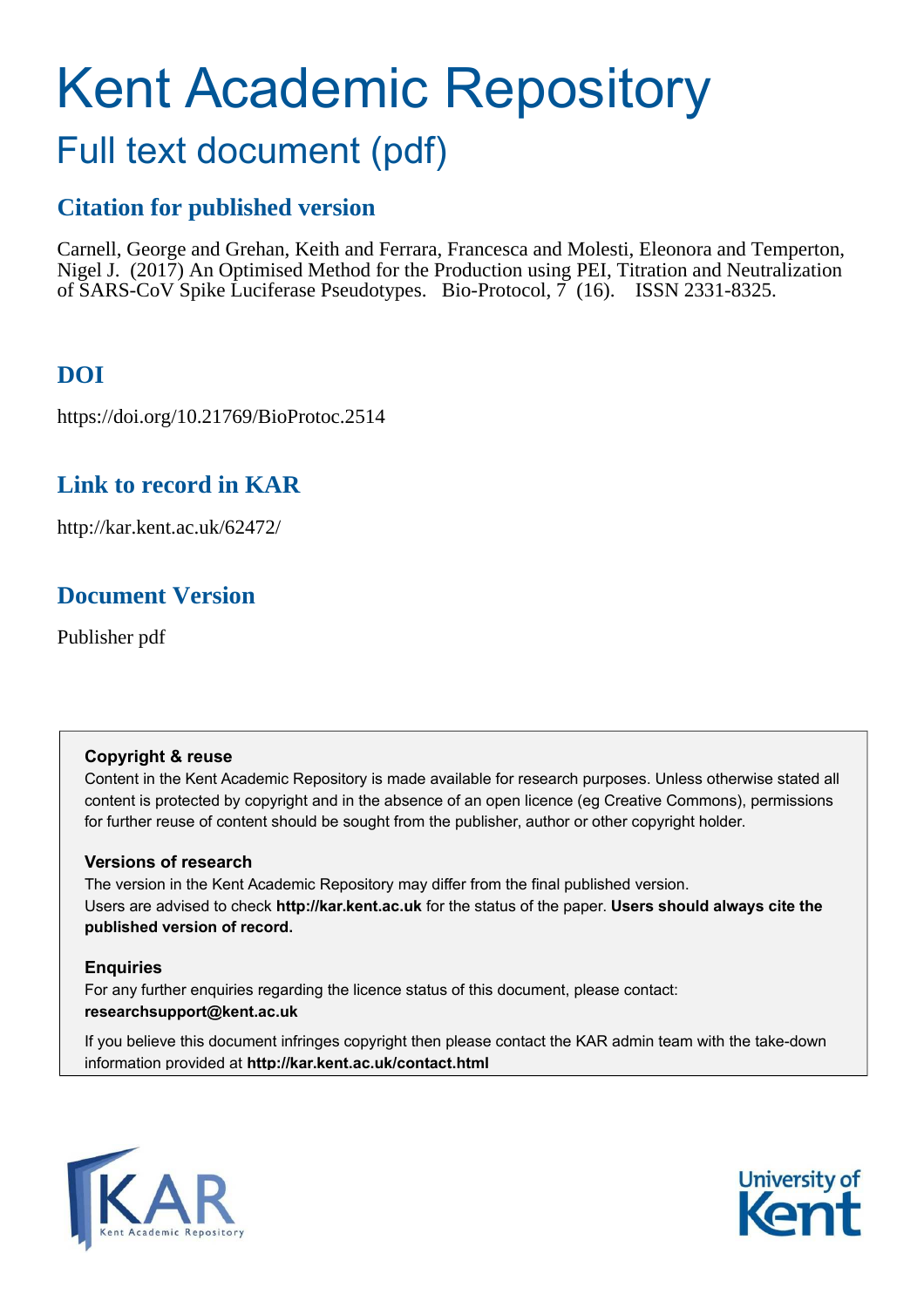

#### **An Optimized Method for the Production Using PEI, Titration and Neutralization of SARS-CoV Spike Luciferase Pseudotypes**

George Carnell, Keith Grehan, Francesca Ferrara, Eleonora Molesti and Nigel Temperton\*

Viral Pseudotype Unit, Medway School of Pharmacy, University of Kent, Chatham Maritime, Kent, United Kingdom

\*For correspondence: [n.temperton@kent.ac.uk](mailto:n.temperton@kent.ac.uk)

**[Abstract]** The protocol outlined represents a cost-effective, rapid and reliable method for the generation of high-titre viral pseudotype particles with the wild-type SARS-CoV spike protein on a lentiviral vector core using the widely available transfection reagent PEI. This protocol is optimized for transfection in 6-well plates; however it can be readily scaled to different production volumes according to application. This protocol has multiple benefits including the use of readily available reagents, consistent, high pseudotype virus production Relative Luminescence Units (RLU) titres and rapid generation of novel coronavirus pseudotypes for research into strain variation, tropism and immunogenicity/sero-prevalence.

**Keywords:** SARS coronavirus, Lentiviral pseudotype, Virus neutralization

**[Background]** The production and use of pseudotyped viral particles (PV) is widely established for many viruses, and applications in the fields of serology, surveillance and vaccine development are manifold (Temperton *et al.*, 2015; Carnell *et al*., 2015). PVs have proven to be powerful tools to study the effects of viral envelope glycoprotein mutations on serological outcomes, viral tropism and immunogenicity studies especially when combined with epitope information. PVs are chimeric viral constructs in which the outer (surface) glycoprotein(s) of one virus is combined with the replication-defective viral 'core' of another virus. PV allow for accurate, sequence-directed, sensitive antibody neutralization assays and antiviral screening to be conducted within a low biosecurity facility and offer a safe and efficient alternative to wildtype virus use, making them exquisitely beneficial for many emerging RNA viruses of pandemic potential. Many of the published protocols require modification of the SARS spike glycoprotein and/or expensive transfection reagents (Temperton, 2009). The protocol presented here utilizes thefull-length, noncodon-optimized spike protein in conjunction with the low-cost transfection reagent PEI, making this protocol widely applicable to many stakeholder laboratories. Figure 1 shows a cartoon of the lentiviral SARS-CoV PV production process directed by plasmid co-transfection.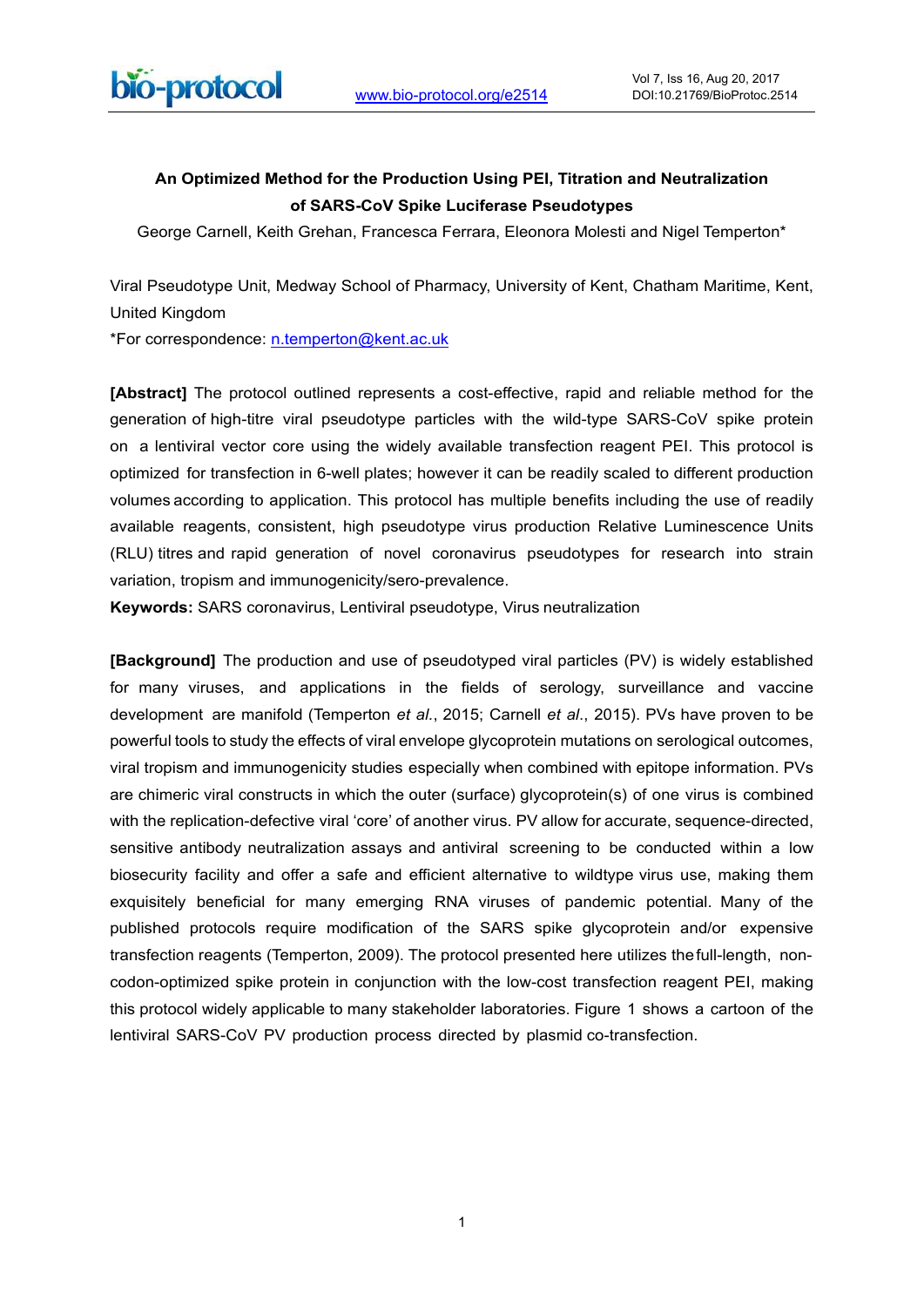



**Figure 1. Cartoon representation of the production of SARS pseudotypes.** HEK293T/17 cells are transfected with three plasmids, bearing the relevant genes (Lentiviral vector, packaging construct and SARS-CoV spike expression plasmid) for the production of SARS-CoV Spike bearing lentiviral pseudotypes. This figure is modified from Carnell *et al*. (2015).

#### **Materials and Reagents**

- 1. MultiGuard Barrier pipette tips 1-20 and 1-200 µl (Sorenson BioScience, catalog number: 30550T)
- 2. NuncTM Cell-Culture Treated Multidishes (6-well) (Thermo Fisher Scientific, Thermo Scientific<sup>™</sup>, catalog number: 140675)
- 3. Microcentrifuge tube Safe-Lock write-on graduated with lid latch 1.5 ml
- 4. Sterile syringes (10 ml), Generic
- 5. Millex-HA 0.45 µm filters (Merck, catalog number: SLHAM33SS)
- 6. 96-well white plate (Thermo Fisher Scientific, Thermo ScientificTM, catalog number: 136101)
- 7. HEK 293T/17 cells (ATCC, catalog number: CRL-11268)
- 8. Huh7 cells (Cell Signaling Technology, catalog number: 300156)
- 9. Plasmids
	- a. Glycoprotein expression plasmid: pCAGGS-SARS-CoV spike
	- b. Lentiviral vector expressing firefly luciferase: pCSFLW
	- c. Second-generation lentiviral packaging construct plasmid: p8.91 (expresses gag, pol and rev)

*Note: Information on the plasmids above can be found in Temperton et al. (2005) and Carnell et al. (2015). Plasmids available from Viral Pseudotype Unit, University of Kent. n.temperton@kent.ac.uk*

10. Dulbeccoís modified Eagle medium (DMEM) with GlutaMAX (Thermo Fisher Scientific, catalog number: 31966021) supplemented with 10% foetal bovine serum (FBS) (Pan-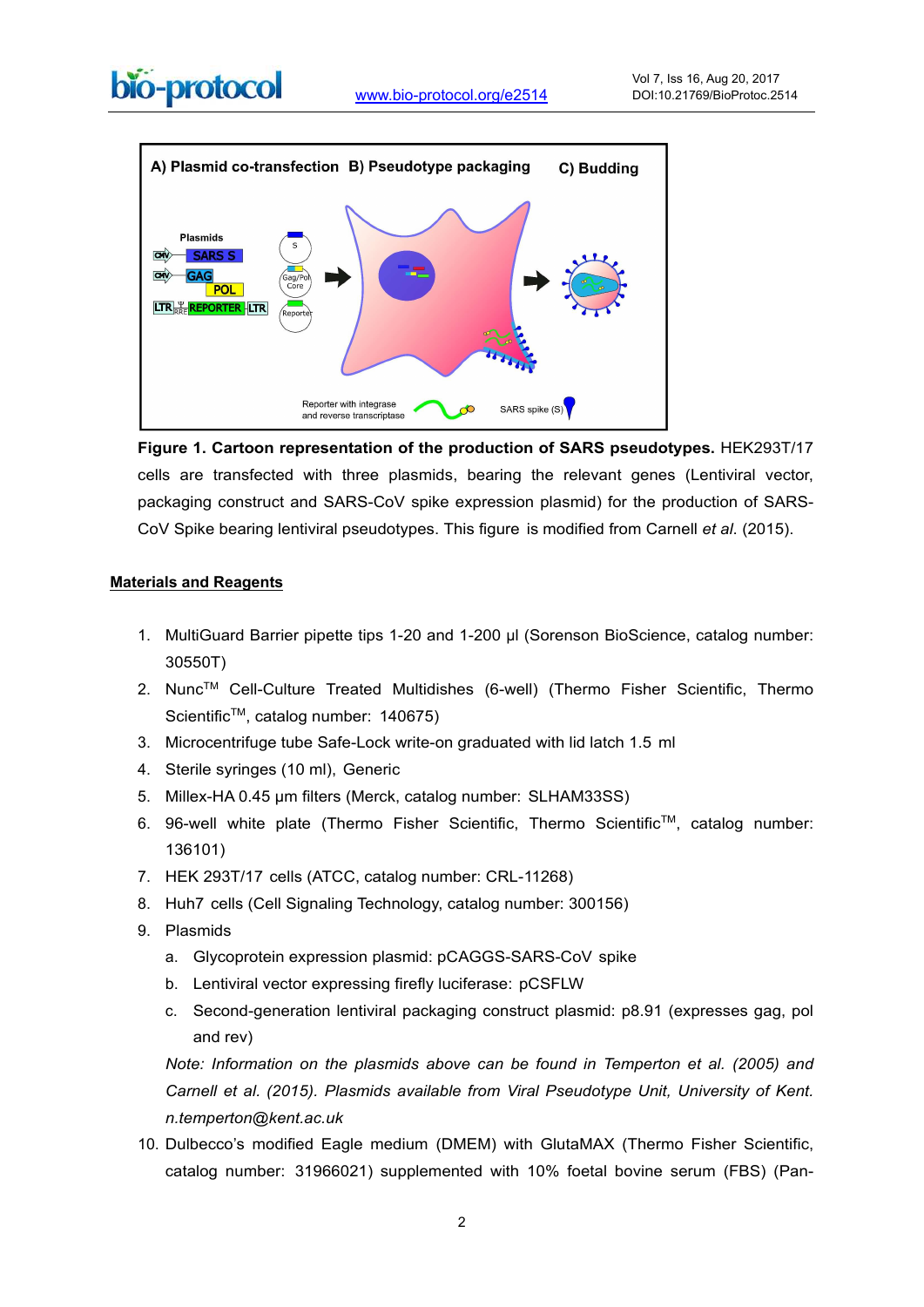

Biotech, catalog number: P40-37500) and 1% penicillin/streptomycin (P/S) (Pan Biotech, catalog number: P06-07100)

- 11. Gibco Reduced Serum media Opti-MEM<sup>®</sup> (Thermo Fisher Scientific, catalog number: 31985047)
- 12. Branched Polyethyleneimine (PEI) solution at concentration of 1 mg/ml (Sigma-Aldrich, catalog number: 408727).

*Note: PEI is dissolved in dH2O to a concentration of 1 mg/ml and the pH is adjusted to 7 using diluted (1:3) concentrated HCl.*

- 13. Phosphate-buffered saline (PBS)
- 14. Trypsin-EDTA (0.05%), phenol red (Thermo Fisher Scientific, Gibco™, catalog number: 25300054)
- 15. Positive control antibody (monoclonal/polyclonal or post-infection serum) that can neutralize the SARS pseudotype
- 16. Bright GloTM luciferase assay system (Promega, catalog number: E2650)

#### **Equipment**

- 1. Class II biosafety cabinet (Thermo Fisher Scientific, Thermo ScientificTM, model: MSC-Advantage<sup>™</sup>)
- 2. Water bath or incubator
- 3. Pipettes (Gilson, model: PIPETMAN® Classic, P2, P20, P200 and P1000)
- 4. Optional: BIO-RAD TC20TM Automated Cell Counter (Bio-Rad Laboratories, catalog number: 1450102EDU)
- 5. Plate centrifuge (ELMI, model: SkyLine CM-6MT)
- 6. Glomax 96 luminometer (Promega, model: GloMax<sup>®</sup> 96) *Note: This product has been discontinued.*

#### **Procedure**

A. Transfection steps

*Note: All steps should be carried out in a class II biosafety cabinet to avoid contamination. Timeline: Transfection-24 h.* 

1. 293T/17 cells should be subcultured into 6-well plates at a ratio that will deliver 70- 90% confluence at the time of transfection. Typically seeding  $4 \times 10^5$  cells per well will achieve this level of confluency. Example is shown in Figure 2.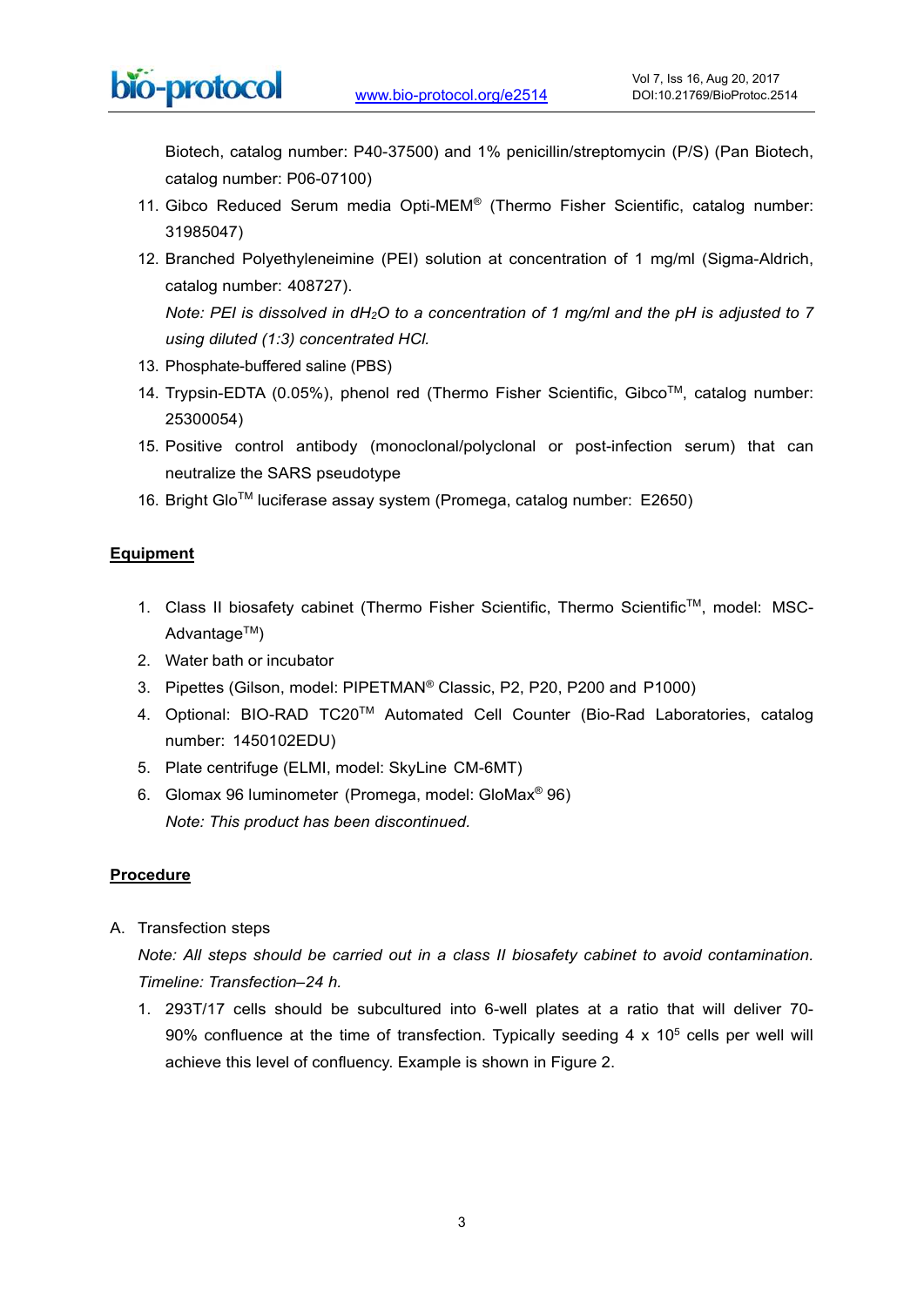

**Figure 2. Example of the confluency expected prior to transfection of HEK293T/17 cells**

*Timeline: Day of transfection.*

- 2. DMEM/10% FBS/1% P/S and Opti-MEM® should be pre-warmed to 37 °C using a water bath or an incubator.
- 3. Prepare two labelled sterile 1.5 ml microcentrifuge tubes (tube 1 and tube 2) for each well of a 6-well plate which will be used for transfections.
- 4. Add the following plasmid constructs for transfection to tube 1: pCAGGS-SARS-CoV spike: 450 ng p8.91-lentiviral vector: 500 ng pCSFLW: 750 ng
- 5. Add 100 µl Opti-MEM<sup>®</sup> to the plasmid DNA mix (tube 1).
- 6. Add 100 µl Opti-MEM<sup>®</sup> and 17.5 µl of 1 mg/ml PEI to tube 2.
- 7. Incubation step: Mix both tubes by gently flicking and incubate for 5 min at room temperature (RT).
- 8. After incubation, pipette the Opti-MEM<sup>®</sup>/PEI solution from tube 2 into the Opti-MEM<sup>®</sup>/DNA solution in tube 1.
- 9. Incubation step: Incubate the tube at RT for 20 min whilst gently flicking the tube to mix every 3-4 min.
- 10. Whilst the transfection mix is incubating, the culture media on the 293T/17 cells should be removed and 2 ml of fresh DMEM/10% FBS/1% P/S added per well. It is imperative at this point to add culture media slowly to one side of the well to avoid detaching the adherent cell monolayer.
- 11. After 20 min incubation, pipette the DNA/Opti-MEM®/PEI solution onto the 293T/17 cells by adding dropwise throughout the total surface area of the well. Swirl the 6-well plate(s) gently to ensure an even dispersal of reagent mix.
- 12. Incubation step: Incubate the plate at 37 °C,  $5\%$  CO<sub>2</sub> overnight (o/n). In our hands incubation times of between 12-16 h result in equivalent final PV production RLU titres.

*Timeline: 12-16 h post transfection.*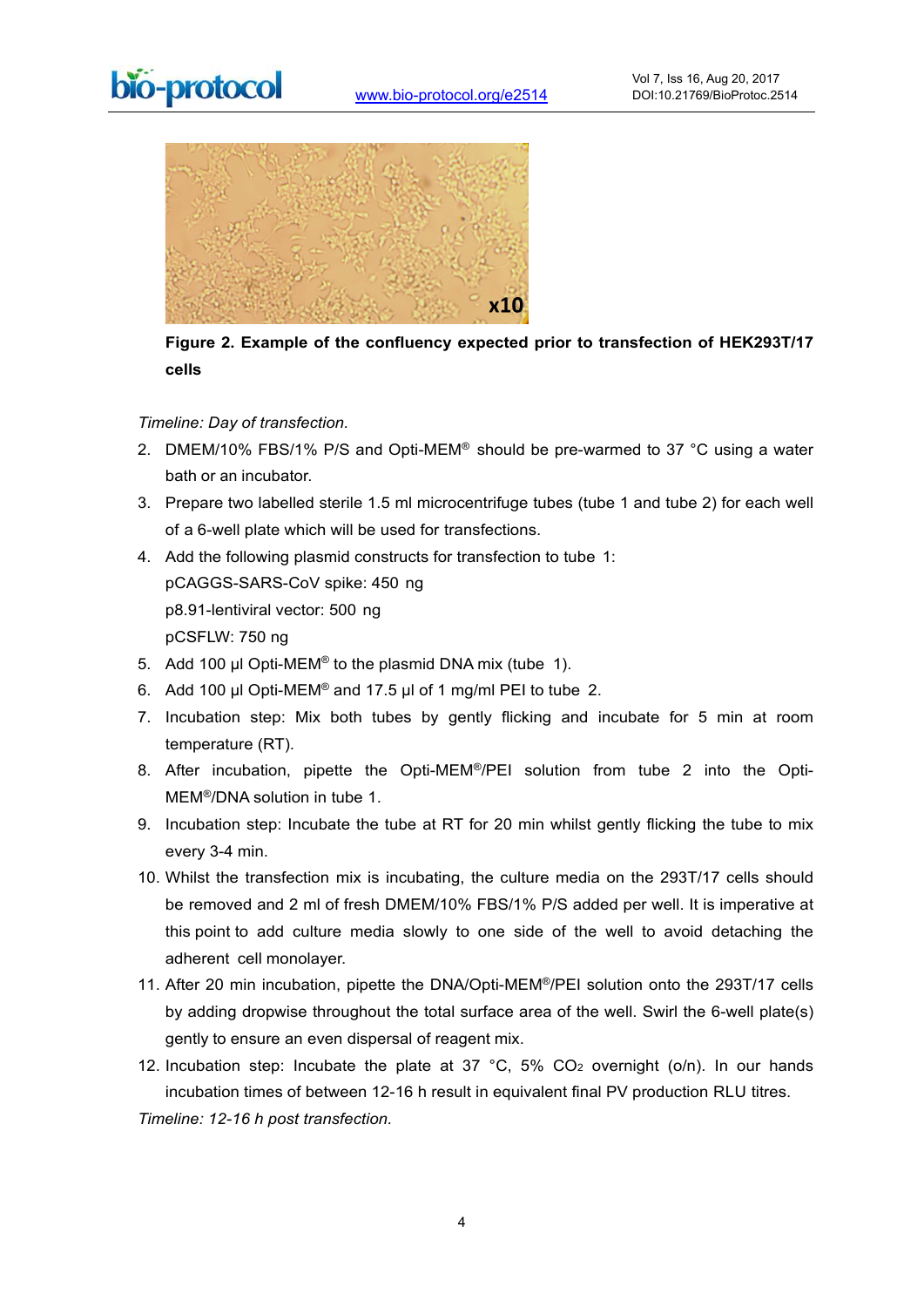- 13. Post o/n incubation the culture media on the cells should be carefully removed and 2 ml fresh DMEM/10% FBS/1% P/S added. Again, add media slowly to one side of the well to avoid cell detachment.
- 14. Incubate the 6-well plates at 37  $^{\circ}$ C 5% CO<sub>2</sub> o/n for 32-36 h.

*Timeline: 44-52 h post transfection.*

- 15. Supernatant containing the viral pseudotype particles are harvested using a 2.5 ml sterile syringe and subsequently filtered into Falcon or microcentrifuge tubes via a syringe driven Millex HA-0.45 µm filter.
- 16. Store all filtered supernatants at -80 °C until downstream use. It is recommended that supernatant is stored as aliquots to avoid multiple freeze thaw cycles that may impact viral RLU titres

*Note: Supernatant may be stored at 4 °C for up to one week with no detectable loss of RLU titre.*

17. Optional step: Additional culture media may be added to cells to allow a second harvest 18- 24 h later by adding further DMEM/10% FBS/1% P/S. In this case, extreme care must be taken in initial PV collection (step A15) to avoid damage to the cell monolayer. We have observed that cells in poor health after first harvest result in significantly lower PV production RLU titres upon second harvest.

*Note: A control pseudotype virus can be created by following the steps outlined above but omitting the pCAGGS-SARS-CoV spike construct. This produces particles that do not express a viral surface glycoprotein (Delta Env control, Figure 3).*

B. Titration steps (Figure 3)

*Note: Titration consists of transduction of reporter (in this case firefly luciferase) into target cells mediated by the viral glycoprotein expressed on the viral pseudotype (SARS-CoV spike). Controls for titration are provided via the inclusion of ëcell onlyí and ëDelta Enví columns. Control for transduction can be provided via a PV bearing the Vesicular stomatitis virus G protein (VSV-G) which utilizes a ubiquitous receptor which results in high RLU titres in all cell lines tested.*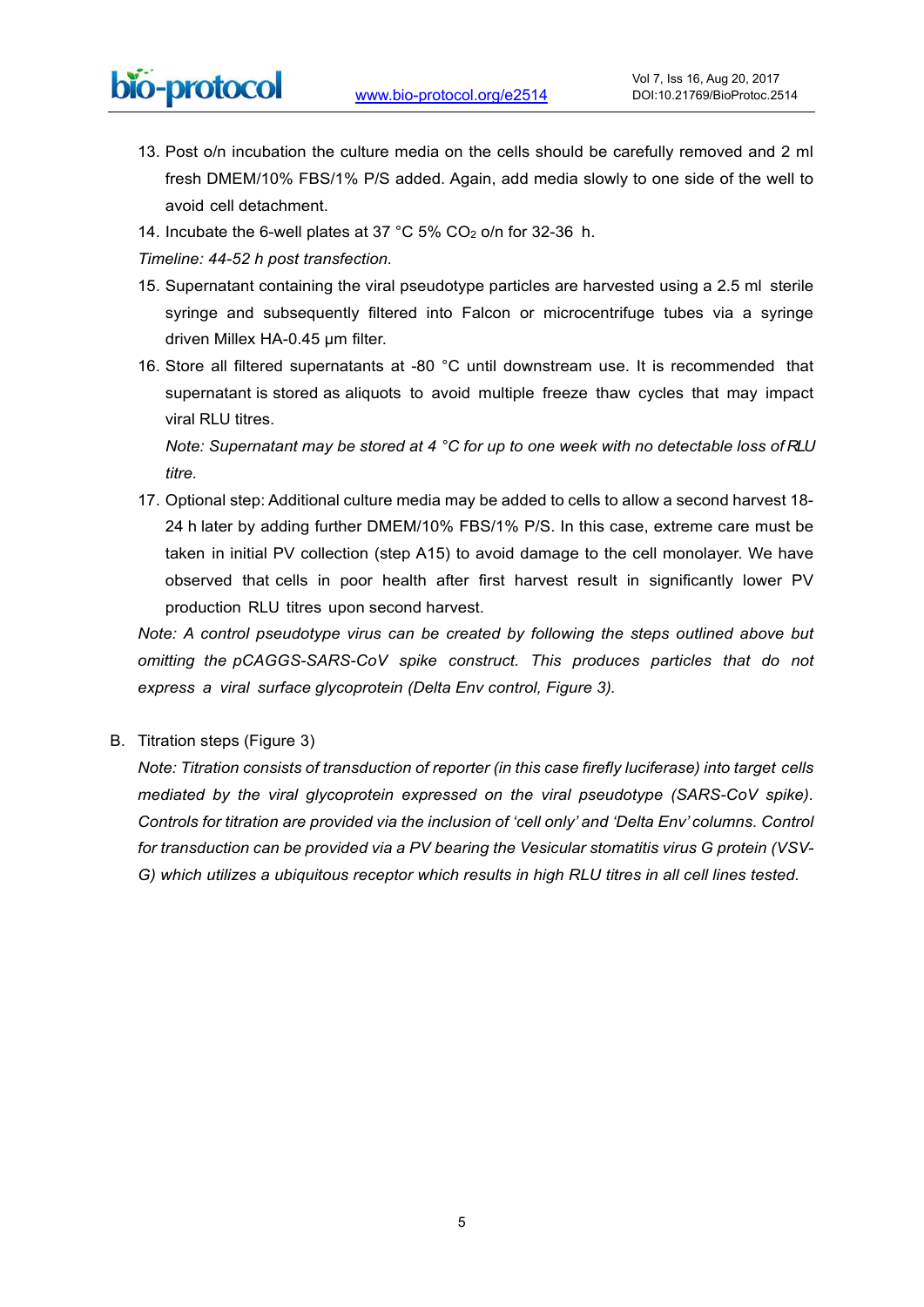



discarded

**Figure 3. 96-well plate set-up for pseudotype titration.** Serial dilution step showing addition of 100 µl of pseudotype virus supernatant to each well of row A and dilution of 50 µl taken from this well to row B. This process is continued to end of plate (row H) at which point the final 50 µl is discarded. Delta Env control is indicated in red (column 11) and cell only control is indicated in green (column 12). One set of pipette tips can be used per dilution series (plate).

- 1. In a 96-well white plate add 50 µl of DMEM/10% FBS/1% P/S to the entire column of 'cell onlyí control (see Figure 3 column 12).
- 2. Add 50 µl of DMEM/10% FBS/1% P/S from row B to H that are to contain PV or Delta-Env control virus.
- 3. Add 100 µl of SARS pseudotype virus supernatant to each well of row A (excluding control columns) and add 100 µl of Delta-Env to column 11 (see Figure 3).
- 4. Remove 50 µl from row A virus-containing wells and perform two-fold serial dilutions down all the wells beneath it.
- 5. With each dilution step use a pipette to mix 8 times by pipetting up and down and taking care not to produce air bubbles.
- 6. After completing serial dilution the final 50 µl from the final well of each column should be discarded.

*Note: At this point each well should contain 50 µl of mixed DMEM and PV supernatant.*

- 7. Prepare a plate of susceptible target cells (Huh-7 for SARS PV), preferentially subcultured 1:4 48 h before:
	- a. Remove culture media from plate.
	- b. Wash the plate twice with 2 ml of PBS and discard.
	- c. Add 2 ml of trypsin to the plate to detach cells.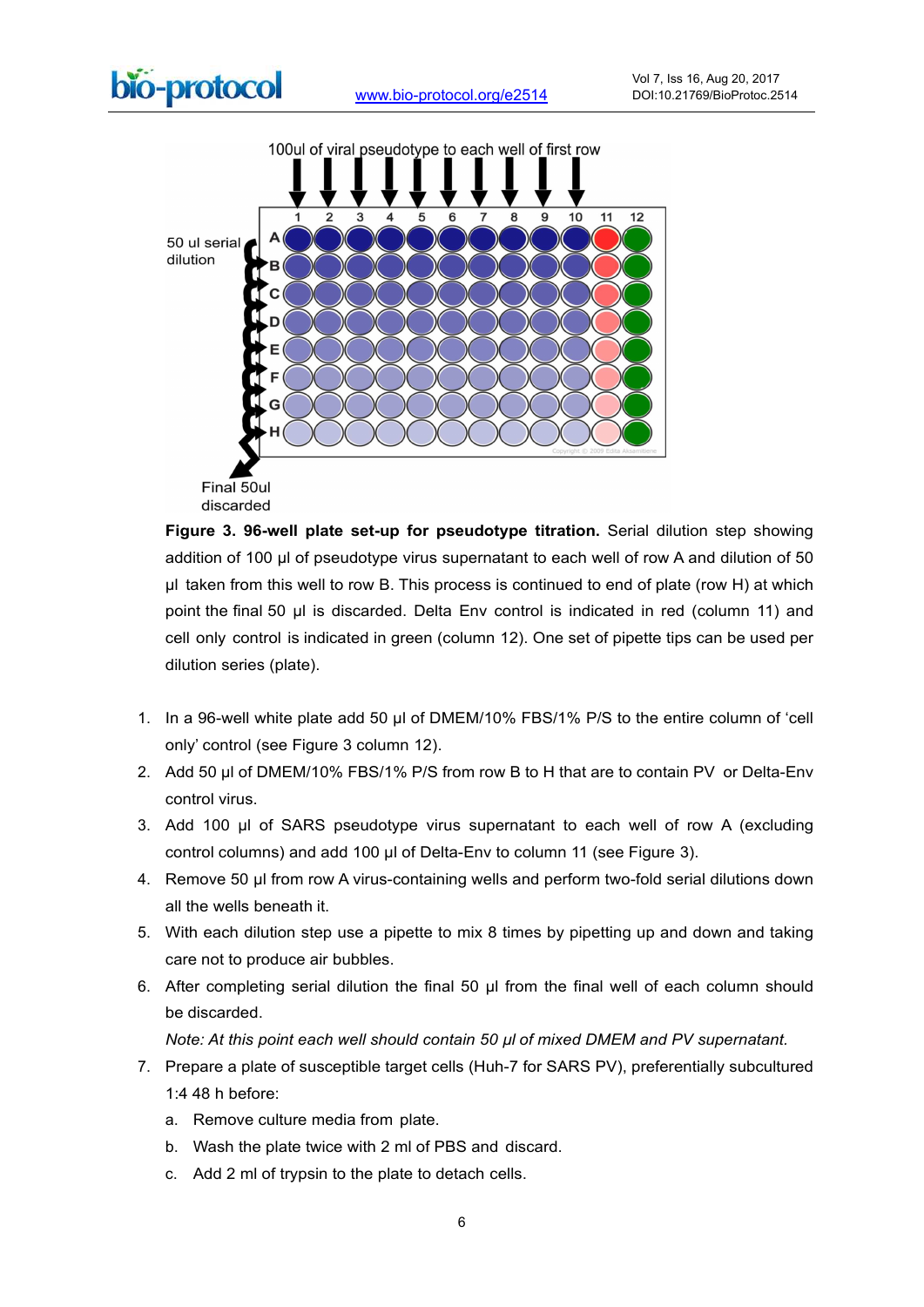- d. After cells have detached add 6 ml of DMEM/10% FBS/1% P/S to the plate to quench trypsin activity, and resuspend cells gently.
- e. Count cells using TC20™ Automated Cell Counter or haemocytometer and add 1 x 10<sup>4</sup> cells in a total volume of 50 µl to each well.
- 8. Centrifuge plate for 1 min at 800 *x g* (Rcf) if there are visible droplets on the sides of the wells.
- 9. Incubate the plate for 48 h at 37 °C 5% CO<sub>2</sub>.
- 10. Read plate using Bright GloTM luciferase assay system on a Glomax 96 luminometer (or equivalent).
- C. Pseudotype based neutralisation assay (pMN)

*Note: pMN is the Inhibition of PV mediated transduction via an antibody (or inhibitor) directed against the SARS glycoprotein.*

- 1. In a 96-well white plate add 50 µl of DMEM/10% FBS/1% P/S to rows B to H, columns 1- 12.
- 2. Add known amount of antibody (example 5 ul HN and R sera in Figure 4) into wells of row A, columns 2-10 in a total volume of 100 µl DMEM/10% FBS/1% P/S. Add known amount (*e.g.*, 5 µl) of positive and negative antisera into wells A11 and A12 as controls.



**Figure 4. Anti-SARS antibodies (post-infection sera HN and R) neutralization of SARS viral pseudotype entry into Huh7 cells.** Two repeats are plotted for each serum sample.

- 3. Remove 50 µl from row A wells and perform two-fold serial dilutions down all the wells beneath it.
- 4. With each dilution step use a pipette to mix 15 times by pipetting up and down and taking care not to produce air bubbles.
- 5. After completing serial dilution the final 50 µl from the final well of each column should be discarded.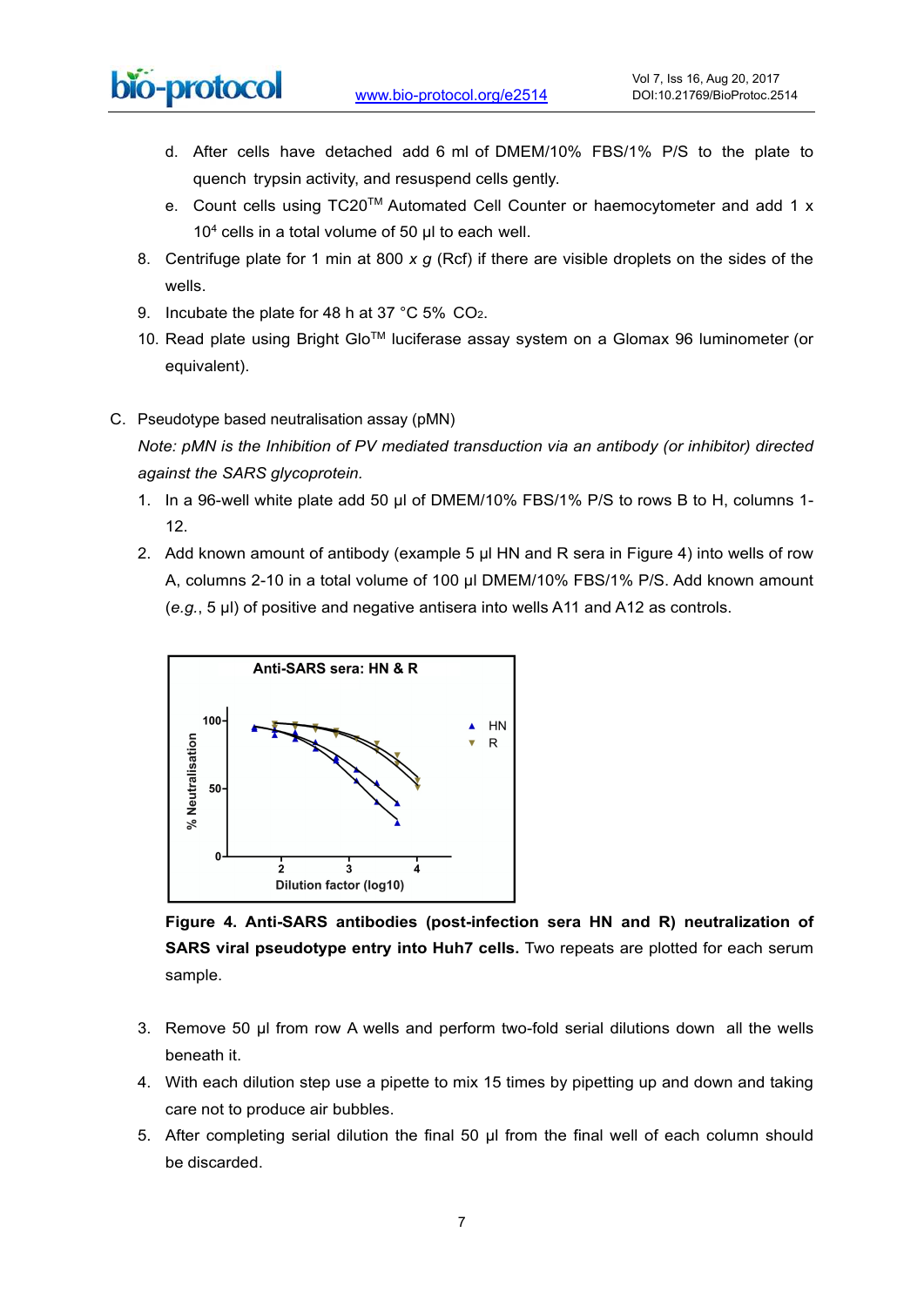*Note: At this point each well should contain 50 µl of mixed DMEM and serial dilutions of antibody/inhibitor.* 

- 6. Centrifuge plate for 1 min at 800 *x g* (Rcf) to ensure no inhibitor or liquid is located on the walls of the well.
- 7. Using data obtained from the titration, calculate the amount of DMEM required to dilute your SARS-PV to obtain 1 x 10 $^6$  RLU in 50 µl, with a total volume of 5 ml. For example with an RLU/ml of 1 x 10 $^{8}$ , 1 ml of PV should be mixed with 4 ml of DMEM.
- 8. Mix this diluted PV solution using the multichannel pipette, and aliquot 50 ul into each well on the plate, with the exception of wells A6-A12 (cell only control). A1-A6 will serve as virus only control.
- 9. Centrifuge plate for 1 min at 800 *x g* (Rcf) to ensure no virus is left on the walls of the well.
- 10. Incubate the plates for 1 h at 37 °C 5% CO2, allowing time for the antibody/inhibitor to bind the SARS glycoprotein.
- 11. Prepare a plate of susceptible target cells (Huh-7 for SARS PV), preferentially subcultured 1:4 48 h before:
	- a. Remove culture media from plate.
	- b. Wash the plate twice with 2 ml of PBS and discard.
	- c. Add 2 ml of trypsin to the plate to detach cells.
	- d. After cells have detached add 6 ml of DMEM/10% FBS/1% P/S to the plate to quench trypsin activity, and resuspend cells gently.
	- e. Count cells using TC20™ Automated Cell Counter or haemocytometer and add 1 x  $10<sup>4</sup>$  cells in a total volume of 50  $\mu$ l to each well.
- 12. Incubate the plate for 48 h at 37 °C 5% CO2.
- 13. Read plate using Bright Glo™ luciferase assay system on a Glomax 96 luminometer (or equivalent).

#### **Data analysis**

1. RLU readings are multiplied to RLU/ml by the dilution factor of each well (20x, 40x, 80x, 160x, 320x, 640x, 1,280x, 2,560x). The mean of all 8 RLU/ml values is used as the final value reported for that column in the titration step. A linear relationship should be observed between RLU values and PV dilution, with values decreasing by 50% after each 1:2 dilution. Care should be taken to check this linear relationship before multiplication, as this inherently can lead to false positives despite lack of PV or working PV (Table 1).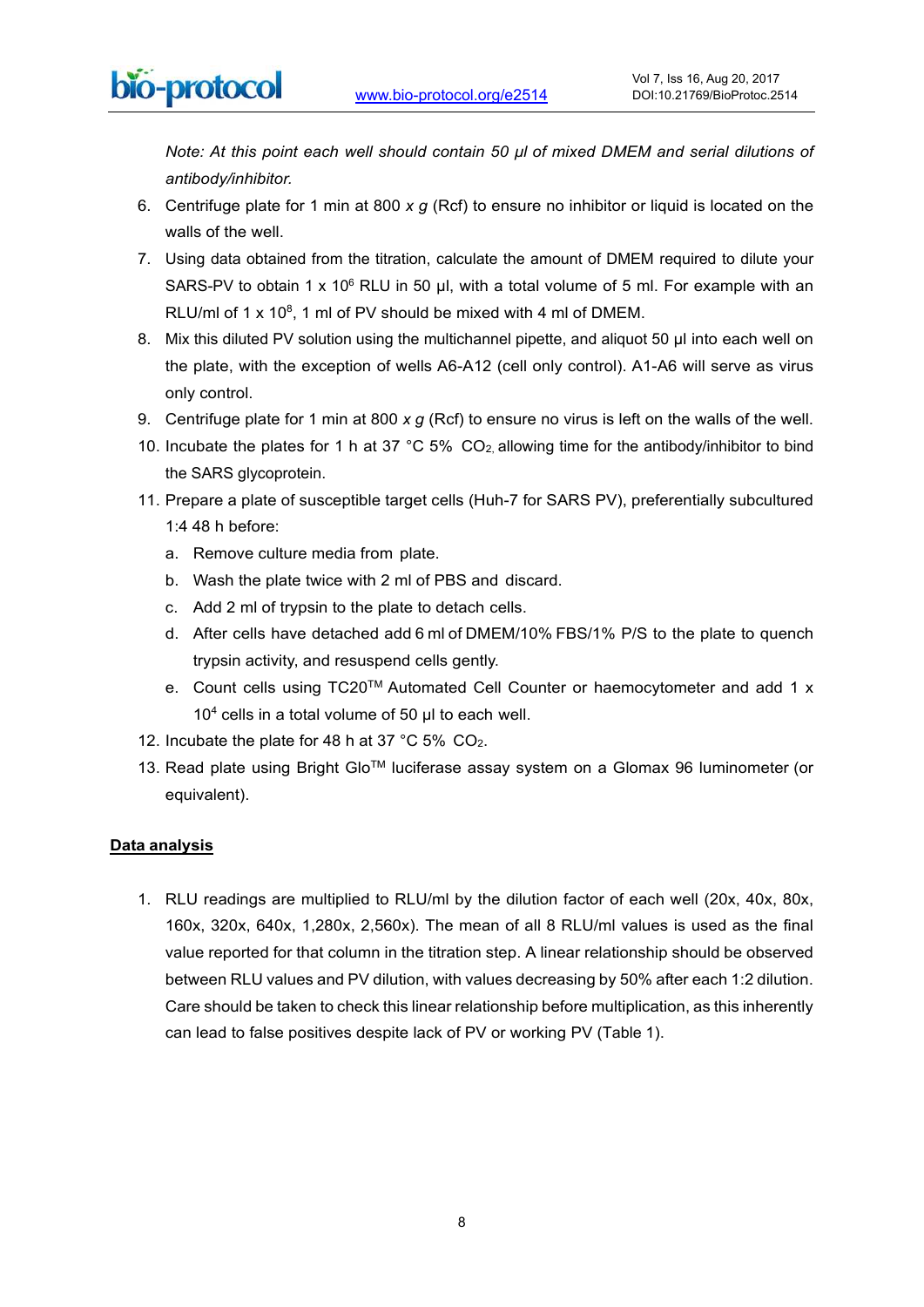**Table 1. Analysis of PV titration data.** RLU values are multiplied to give an RLU/ml value (example highlighted in green) giving RLU/ml values for each of the dilution points. The mean/average is then calculated from all 8 dilution points. Care must be taken to observe a linear relationship between dilution factor (X factor) and RLU, or multiplication can lead to inflated RLU/ml values (example highlighted in yellow).

| X factor | <b>SARS-S</b> | VSV-G        | Virus X      |
|----------|---------------|--------------|--------------|
| 20       | $5.58E + 05$  | 7.17E+08     | 3.05E+03     |
| 40       | 2.90E+05      | $5.63E + 08$ | 1.10E+03     |
| 80       | 1.43E+05      | 3.79E+08     | 6.29E+03     |
| 160      | $6.17E + 04$  | $2.16E + 08$ | 8.80E+02     |
| 320      | 3.10E+04      | 1.36E+08     | 5.43E+03     |
| 640      | 2.41E+04      | 6.18E+07     | 3.39E+03     |
| 1280     | 7.15E+03      | 3.06E+07     | 1.96E+03     |
| 2560     | $3.62E + 03$  | 1.44E+07     | 3.33E+03     |
|          |               |              |              |
| RLU/ml   | $1.12E + 07$  | $1.43E+10$   | $6.11E + 04$ |
|          | 1.16E+07      | 2.25E+10     | $4.40E + 04$ |
|          | $1.14E + 07$  | $3.03E + 10$ | $5.03E + 05$ |
|          | 9.87E+06      | 3.46E+10     | $1.41E + 05$ |
|          | $9.91E + 06$  | 4.35E+10     | $1.74E + 06$ |
|          | 1.54E+07      | 3.96E+10     | $2.17E + 06$ |
|          | $9.16E + 06$  | $3.92E + 10$ | $2.51E + 06$ |
|          | $9.26E + 06$  | $3.69E + 10$ | $8.54E + 06$ |
|          |               |              |              |
| Average  |               |              |              |
| RLU/ml   | 1.10E+07      | $3.26E+10$   | $1.96E + 06$ |

bio-protocol

2. Protocol read-out and titration results (Figure 5).



**Figure 5. Results of pseudotype production RLU titres using optimized transfection protocol.** SARS; PV with SARS-CoV Spike on surface, Cell; cell only control, Delta Env; PV with no surface glycoprotein, VSV-G; PV with VSV-G on surface.